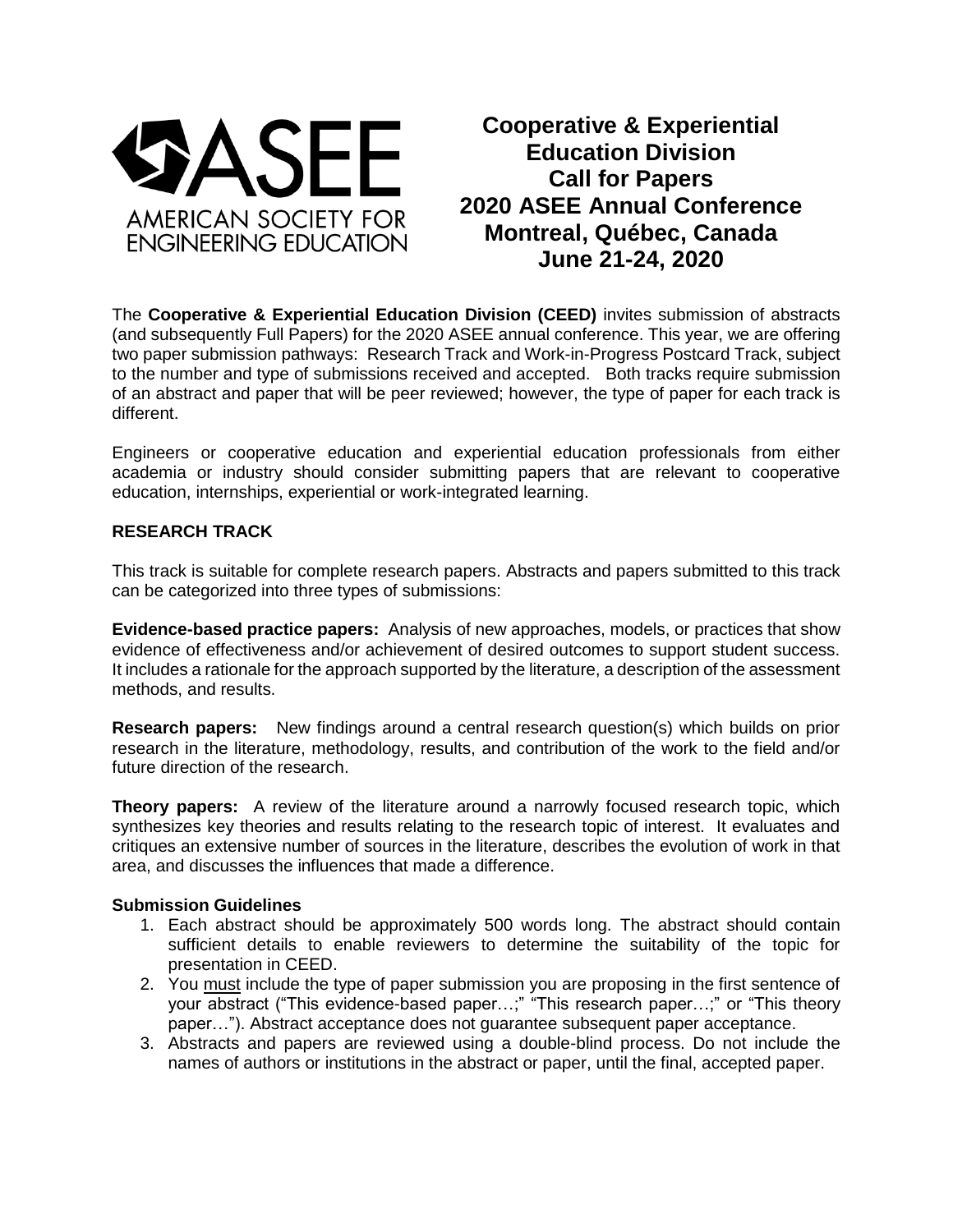- 4. ASEE provides further detailed submission guidelines and deadlines that must be followed. These guidelines are published on their conference paper management page <https://www.asee.org/annual-conference/2020/paper-management/for-authors>
- 5. Research papers are eligible to be nominated for best paper.
- 6. Failure to follow the guidelines and deadlines may result in rejection of your submission.

## **WORK-IN-PROGRESS POSTCARD TRACK**

Abstracts and papers submitted to this track can be categorized as work-in-progress (WIP). This track is suitable for co-op and experiential education practitioners, as well as researchers who are still in the early stages of their study. This special format is intended to give authors of WIPs the opportunity to pitch their papers in a short presentation, followed by discussion of their work in greater detail with attendees.

**Work-in-Progress (WIP) papers:** Report on work that is still in the process of study and/or implementation for which no results are yet available or results are inconclusive, and for which authors are seeking feedback from the community.

## **Submission Guidelines**

- 1. Each abstract should be approximately 500 words long. The abstract should contain sufficient details to enable reviewers to determine the suitability of the topic for presentation in CEED.
- 2. You must check the "This paper is a work in progress" box when submitting your abstract. When it is checked, ASEE's paper management system will automatically put "WIP:" at the beginning of the title of your abstract/paper.
- 3. You must include the type of paper submission you are proposing in the first sentence of your abstract ("This work-in-progress paper…"). Abstract acceptance does not guarantee subsequent paper acceptance.
- 4. Abstracts and papers are reviewed using a double-blind process. Do not include the names of authors or institutions in the abstract or paper, until the final, accepted paper.
- 5. ASEE provides further detailed submission guidelines and deadlines that must be followed. These guidelines are published on their conference paper management page <https://www.asee.org/annual-conference/2020/paper-management/for-authors>
- 6. WIP papers are not eligible to be nominated for best paper.
- 7. Failure to follow the guidelines and deadlines may result in rejection of your submission.

# **TOPICS**

Special consideration will be given this year to topics related to the following areas:

- Leveraging co-op/internships for assessment and ABET accreditation
- Leveraging experiential learning to improve overall course curriculum
- Developing successful strategies for broadening participation in coop/internships/experiential learning for underrepresented student groups
- Diversity, equity, and inclusion topics related to co-op and internships
- Improving student retention by leveraging co-op/internships/experiential learning
- Building self-efficacy by leveraging co-op/internships/experiential learning
- Relevant literature review of co-op/internships/experiential learning